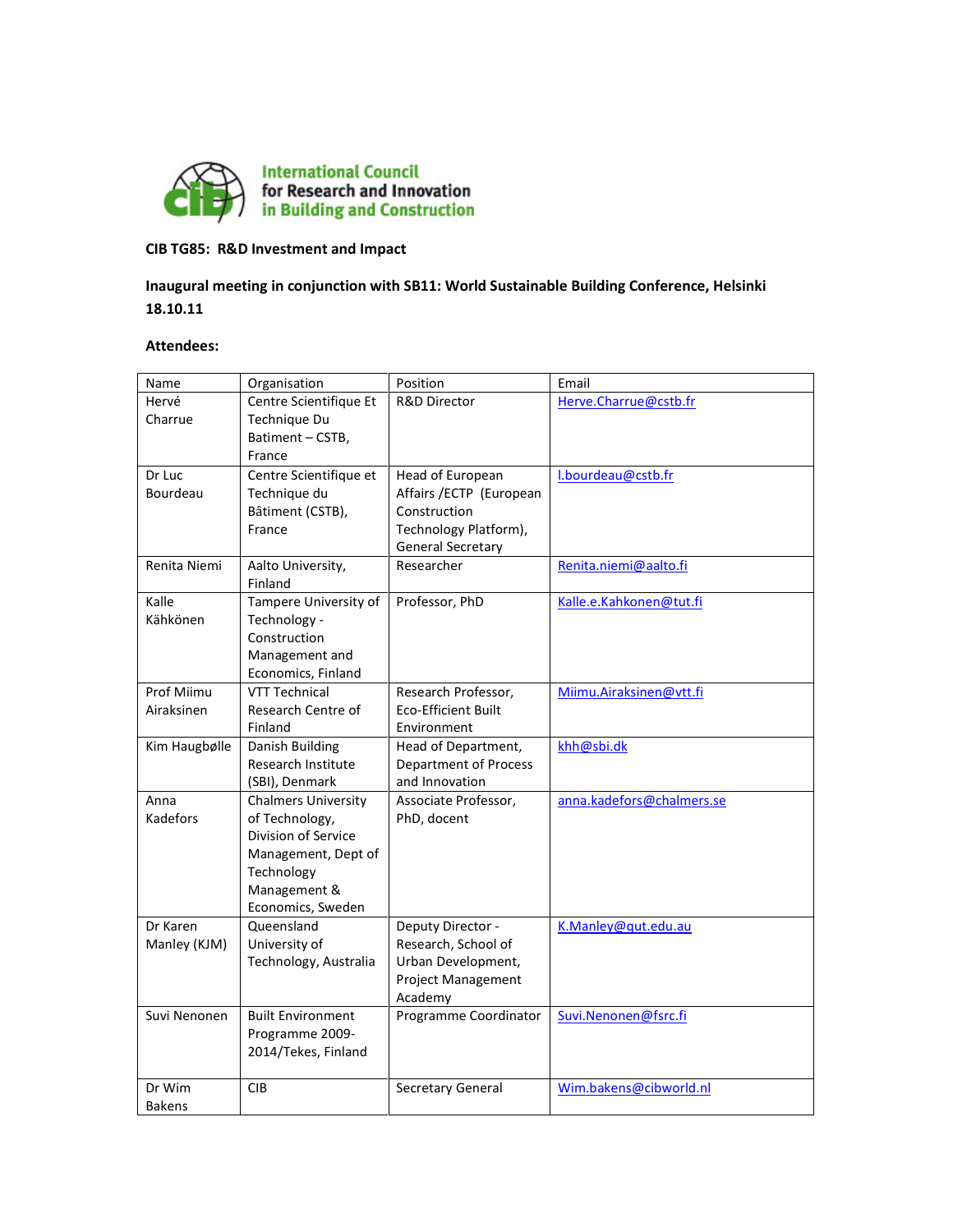| Likely participants not at meeting |                        |                                |                                        |  |  |
|------------------------------------|------------------------|--------------------------------|----------------------------------------|--|--|
| Don Ward                           | Constructing           | <b>Chief Executive</b>         | don.ward@constructingexcellence.org.uk |  |  |
|                                    | Excellence, UK         |                                |                                        |  |  |
| Prof Geert                         | University of Twente,  | Professor of Planning &        | g.p.m.r.dewulf@utwente.nl              |  |  |
| Dewulf                             | <b>Netherlands</b>     | Development & Head of          |                                        |  |  |
|                                    |                        | Dept of Construction           |                                        |  |  |
|                                    |                        | Management &                   |                                        |  |  |
|                                    |                        | Engineering                    |                                        |  |  |
| <b>Niels</b>                       | Tilburg University,    | Professor of                   | n.g.noorderhaven@uvt.nl                |  |  |
| Noorderhaven                       | <b>Netherlands</b>     | International                  |                                        |  |  |
|                                    |                        | Management, Director           |                                        |  |  |
|                                    |                        | of Center for Innovation       |                                        |  |  |
|                                    |                        | Research                       |                                        |  |  |
| Aminah                             | University of Alberta, | <b>NSERC Associate</b>         | aminah.robinson@ualberta.ca            |  |  |
| Robinson                           | Canada                 | <b>Industrial Research</b>     |                                        |  |  |
| Fayek                              |                        | Chair in Construction          |                                        |  |  |
|                                    |                        | Engineering and                |                                        |  |  |
|                                    |                        | Management, Hole               |                                        |  |  |
|                                    |                        | <b>School of Construction</b>  |                                        |  |  |
|                                    |                        | Engineering                    |                                        |  |  |
| Chris Kane                         | <b>BRANZ Ltd - New</b> | Innovation Strategy and        | chriskane@branz.co.nz                  |  |  |
|                                    | Zealand                | <b>Quality Manager</b>         |                                        |  |  |
| Jukka                              | SITRA, Finland         | Director, M.Sc                 | Jukka.noponen@sitra.fi                 |  |  |
| Noponen                            |                        | (Technology), Energy           |                                        |  |  |
|                                    |                        | Programme                      |                                        |  |  |
| Virpi                              | Tekes, Finland         | Senior Technology              | Virpi.mikkonen@tekes.fi                |  |  |
| Mikkonen                           |                        | Advisor, Real Estate and       |                                        |  |  |
|                                    |                        | <b>Construction Industries</b> |                                        |  |  |

Keith Hampson welcomed attendees on behalf of his co-coordinators Aminah Robinson Fayek and Judy Kraatz. Keith summarised the transition of this task group as a continuation of the industry research and innovation focus of the previous task groups:

 TG35 TG47 TG58 TG85

The objectives of this Task Group include:

- 1. To establish an international network to exchange knowledge and contribute to new understandings and knowledge related to leveraging R&D investment in the building and construction industry. A key aspect of this focussing on collaboration between private sector organisations and public sector agencies to maximise outcomes. to establish an international group of researchers to undertake an agreed research agenda across several countries to further facilitate discussion and debate (based upon comparable data, where and as possible). The intent being to further develop the knowledge-base and academic theory relevant to this field.
- 2. To potentially build a consensus of metrics to better enable the on-going exchange of knowledge and findings relating to R&D investment.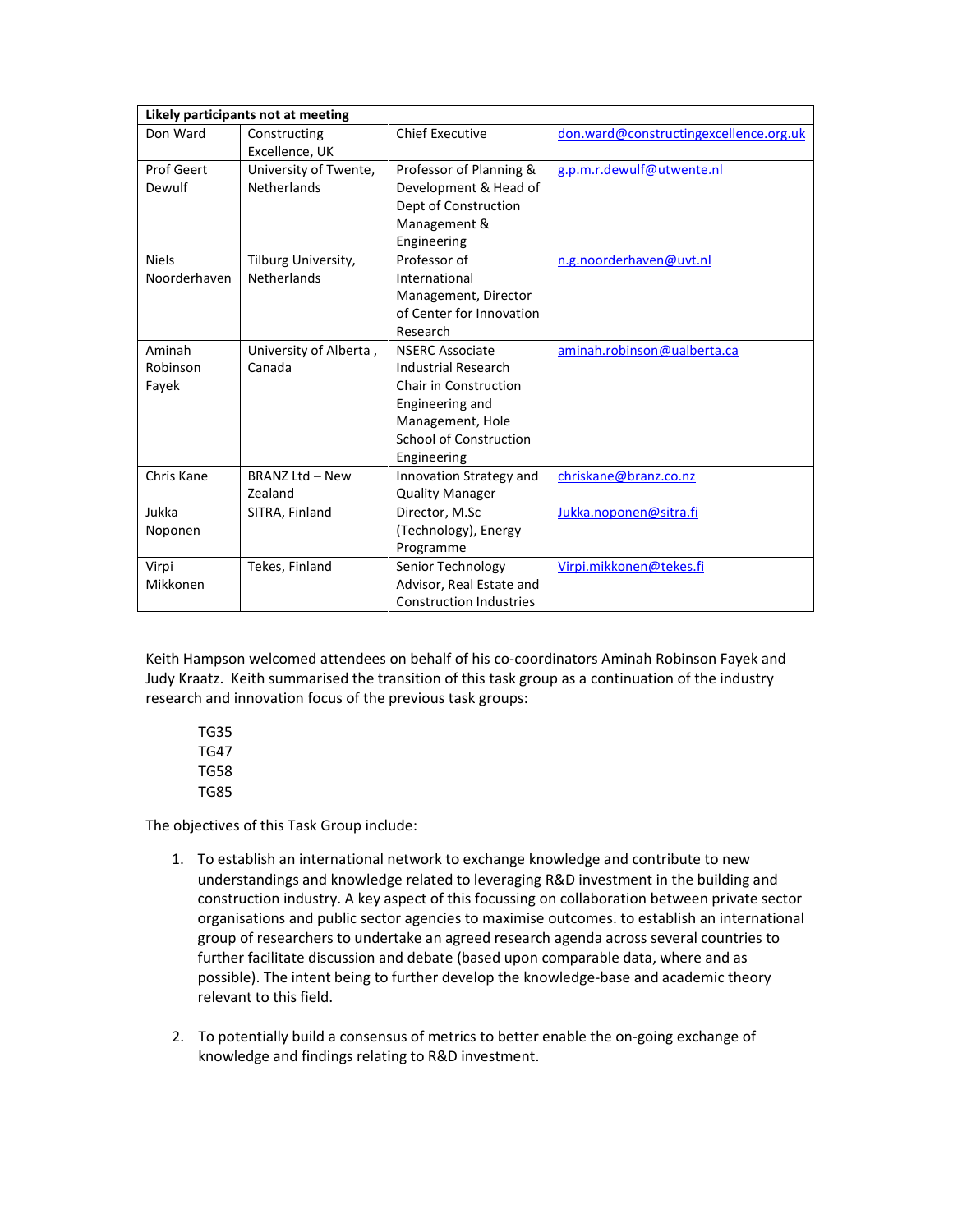- 3. To establish a formal forum for the exchange of information and knowledge specifically related to R&D investment (with a focus on dissemination and maximising impacts).
- 4. To promote publication in this field to enable greater global dialogue regarding R&D investment and its impacts (both academic knowledge-base and industry outcomes).
- 5. To strengthen collaboration between private firms, government agencies and research institutions to deliver better policy and programmes aimed at achieving enhanced investment outcomes.

The attendees introduced themselves and their areas of interest:

Karen Manley: Her R&D outputs are incorporated into practice.

Kalle Kahkonen: How to sell research projects and the business context to companies. Miimu Raksinen: How to motivate people through improved understanding of R&D impact. Kim Haugbølle: understanding social and technological change (especially sustainability and housing).

Suvi Nenonen: The role of networks, social issues – how to get this into practice. Anna Kadefors: What type of programs to promote.

Wim Bakens: R&D should be an integral part of the industry – make research fundamental to business. Good political mileage. No other task group or working commission is examining impacts. This group has a special and critical role.

Keith Hampson: Building on previous industry and academic research leadership and CIB task groups – keen to integrate the global efforts into a single, influential body of work that we can all be proud of.

#### Background Discussion

Good discussion around outputs from task group including:

- Contribution of TG85 could be a how to measure impact tool to assist other CIB working commissions and task groups.
- Global need for metrics, benchmarks, mechanisms for evaluating and communicating research.
- A need for embedding this work in a conceptual model should link to existing initiatives e.g. European Union, Oslo Manual – especially structure and definitions
- Show added community value from improved construction linked to R&D.
- Potential PSIBouw analysis need to link measurable objectives to evaluations of success.
- Outputs could be industry progress (productivity, improved safety), academic outcomes (publications, career development).
- Need to align industry and research performance measures.
- Not too prescriptive allow serendipity (See PSIBouw red book from Geert Dewulf)

#### Proposed Outputs

Constructive discussion followed regarding TG 85 deliverables:

• Structured around Phases 1-4 of Australia's Sustainable Built Environment National Research Centre (SBEnrc) -

i. Audit and analysis of R&D investment in the Australian built environment since 1990 ii. Examine mechanisms of research and innovation and impact on public and private organisations.